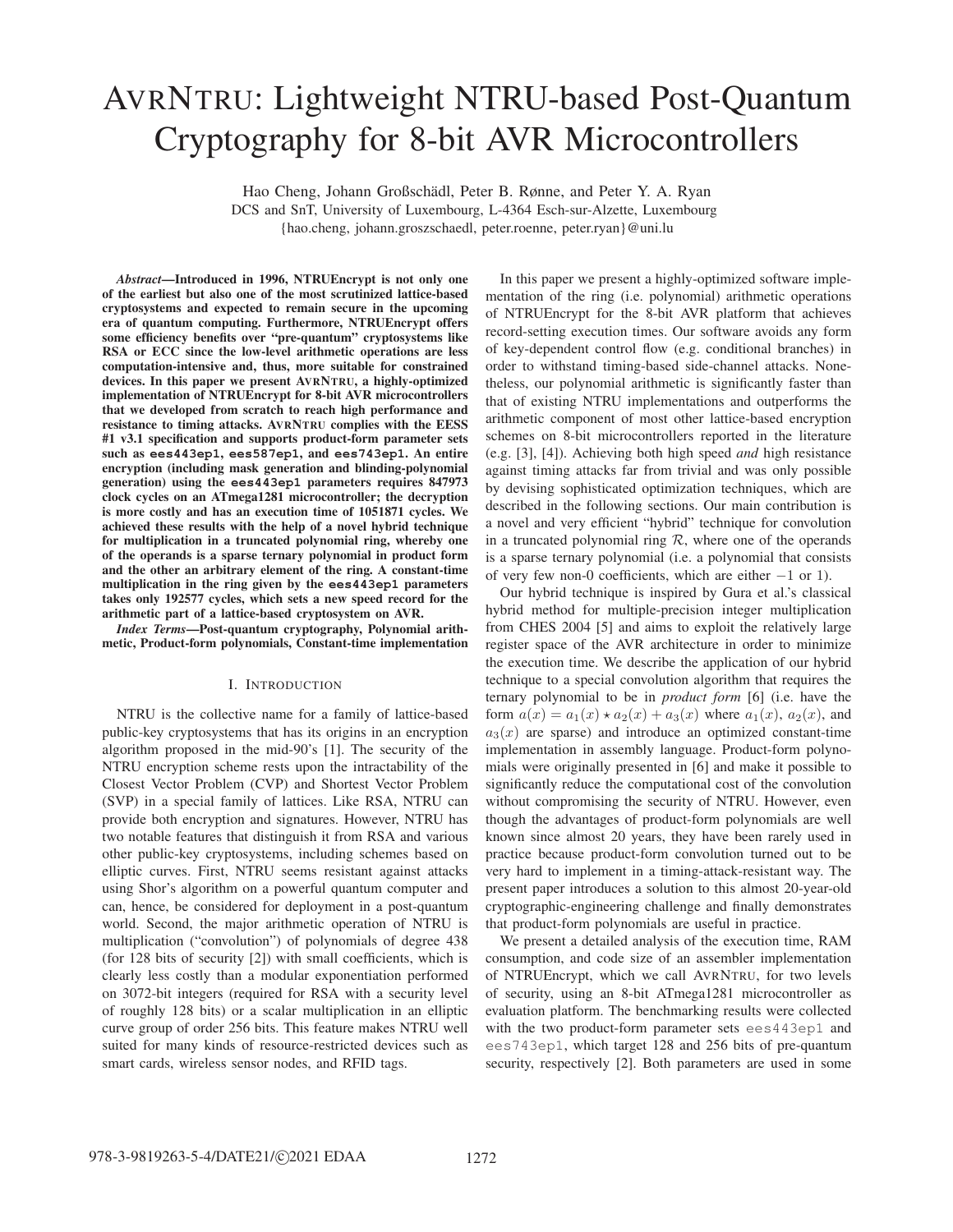real-world applications, for example the embedded SSL/TLS software library WolfSSL [7]. We evaluate the contribution of the convolution to the overall execution of an encryption and decryption, and provide some new insights to its relative cost when NTRUEncrypt is implemented such that it resists timing attacks. Finally, we compare the benchmarking results of AVRNTRU with that of some published implementations of NTRU variants and other cryptosystems on AVR.

# II. OVERVIEW OF NTRUENCRYPT

A triple of the form  $(N, p, q)$  specifies the basic algebraic structures of NTRUEncrypt [8]. N is called *degree parameter* and determines the quotient ring  $\mathcal{R} = \mathbb{Z}[x]/(x^N - 1)$  in which all arithmetic operations take place [1], [9]. Since the "modulus polynomial" that defines  $\mathcal R$  is simply  $x^N - 1$ , the multiplication of two polynomials from  $R$  corresponds to the cyclic convolution of their coefficients<sup>1</sup>, which can be computed very efficiently compared to the multiplication in more general polynomial quotient rings (see Section IV for details regarding implementation). The parameter  $p$  and  $q$  are called *small* and *large modulus*, respectively [9]. For example, the parameter sets in [2] use  $q = 2^{11} = 2048$  and  $p = 3$  across all security levels.

As we will explain below, the multiplications in  $R$  carried out in encryption and decryption involve a reduction of the coefficients modulo  $q$  to get, as final result, an element of the quotient ring  $\mathcal{R}_q = (\mathbb{Z}/q\mathbb{Z})[x]/(x^N - 1)$ . This ring can be identified with a subset of the ring  $R$ , and any polynomial  $a(x) \in \mathcal{R}$  can be straightforwardly "reduced" to become an element of  $\mathcal{R}_{q}$  by reducing all of its N coefficients modulo q. The corresponding operation in the other direction, used to "lift" an element  $a(x)$  from  $\mathcal{R}_q$  to  $\mathcal{R}$ , is a *center-lift* and returns the (unique) polynomial  $a'(x) \in \mathcal{R}$  that (i) satisfies  $a'(x) \bmod q = a(x)$  and (ii) has coefficients  $a'_i$  lying in the range of  $[-q/2, q/2 - 1]$ . Public keys in NTRUEncrypt are elements of  $\mathcal{R}_q$ , while private keys are "small" polynomials (i.e. polynomials with coefficients of approximately the same magnitude as  $p$ ). In this paper, we only consider private keys of the form  $f(x)=1+pF(x)$  [6], where  $F(x)$  is a *ternary polynomial*, i.e. its coefficients are in  $\{-1, 0, 1\}$ . We define  $\mathcal T$  as the set of all such ternary polynomials with a degree of  $N-1$ . Further, we define  $\mathcal{T}(d_1, d_2)$  for positive integers  $d_1, d_2$  as a subset of  $\mathcal T$  that contains all ternary polynomials which have  $d_1$  coefficients equal to  $+1$ ,  $d_2$  coefficients equal to  $-1$ , and the remaining  $N - d_1 - d_2$  equal to 0 [10]. The parameters in [2] have a weight parameter  $d = |N/3|$  for the ternary polynomials to maximize the size of the key space [8]. Plaintexts (after some padding and formatting) are given as elements of  $\mathcal{T}$ , while ciphertexts are elements of  $\mathcal{R}_q$ .

## *Keypair Generation*

The generation of a key pair consists of the following steps:

- 1) Generate a random ternary polynomial  $F(x) \in \mathcal{T}(d, d)$ .
- 2) Compute  $f(x)=1+pF(x)$ .
- 3) Compute the inverse  $f(x)^{-1} \bmod q$ . When  $f(x)$  has no inverse modulo  $q$ , then go to Step 1.
- 4) Generate a second random ternary polynomial  $g(x) \in$  $\mathcal{T}(d+1, d)$ . Redo this step when  $g(x)$  is not invertible modulo q.
- 5) Compute  $h(x) = f(x)^{-1} \star g(x) \bmod q$ .
- 6) Output  $f(x)$  as private key and  $h(x)$  as public key.

## *Encryption*

The following steps allow one to obtain the ciphertext  $c(x)$ of a message M encrypted under public key  $h(x)$ :

- 1) Encode the message  $M$  by using a random salt  $b$  into a ternary polynomial  $m(x) \in \mathcal{T}$ .
- 2) Generate a random blinding polynomial  $r(x) \in \mathcal{T}(d, d)$ based on  $M$ ,  $b$ , and  $h(x)$ .
- 3) Compute  $R(x) = p h(x) \star r(x) \mod q$  and generate a ternary mask polynomial  $v(x) \in \mathcal{T}$  based on  $R(x)$ .
- 4) Compute  $m'(x) = \text{center-lift}(m(x) + v(x) \mod p).$
- 5) Compute  $c(x) = R(x) + m'(x) \bmod q$ .
- 6) Output  $c(x)$  as ciphertext.

The encryption is a randomized process since it involves a *blinding polynomial*  $r(x)$  that is chosen uniformly at random from the set  $\mathcal{T}(d, d)$  by the Blinding Polynomial Generation Method (BPGM) [2]. In essence, the BPGM generates  $r(x)$ by hashing the message along with an object-ID, the random salt b, and (a part of) the public key  $h(x)$ . The mask  $v(x)$  is generated with a so-called Mask Generation Function (MGF) that gets (among other things)  $R(x)$  as input [2].

## *Decryption*

The receiver requires the private key  $f(x)$  to decrypt the ciphertext  $c(x)$ . In essence, the message M can be recovered (and its validity verified) by executing the following steps:

- 1) Compute  $a(x) = c(x) * f(x) \bmod q = p c(x) * F(x) +$  $c(x)$  mod q and obtain  $a'(x)$  = center-lift( $a(x)$ ).
- 2) Compute  $m'(x) = \text{center-lift}(a'(x) \mod p)$ .
- 3) Compute  $R(x) = c(x) m'(x) \bmod q$ , and generate a ternary mask polynomial  $v(x) \in \mathcal{T}$  based on  $R(x)$ .
- 4) Compute  $m(x) =$  center-lift $(m'(x) v(x) \mod p)$ .
- 5) Decode  $m(x)$  to message M and salt b.
- 6) Generate a blinding polynomial  $r(x) \in \mathcal{T}(d,d)$  based on  $M$ ,  $b$ , and  $h(x)$ .
- 7) Verify the validity of M by checking if  $R(x)$  is equal to  $p h(x) \star r(x)$ . Equality means that M is valid.
- 8) Output  $M$  (if it is valid) or an error message.

#### III. POLYNOMIAL ARITHMETIC FOR NTRU

As already noted above, the computation of a convolution of elements of the quotient ring  $\mathcal{R} = \mathbb{Z}[x]/(x^N - 1)$  differs from an ordinary multiplication of two polynomials because it involves a reduction of the product modulo  $x^N - 1$ . Since  $x^N \equiv 1 \mod x^N - 1$ , this reduction is relatively inexpensive and can be simply carried out by a substitution of all powers  $x^{k+N}$  for  $0 \leq k < N-1$  by  $x^k$ , i.e. the exponents of the powers of  $x$  must be reduced modulo  $N$ . In other words, the higher  $N - 1$  coefficients of the product (which has degree  $2N - 2$ ) are "wrapped" into the lower  $N - 1$  coefficients.

<sup>&</sup>lt;sup>1</sup>Hence, the quotient ring  $\mathcal{R} = \mathbb{Z}[x]/(x^N - 1)$  is often referred to as ring of convolution polynomials or convolution polynomial ring in the literature.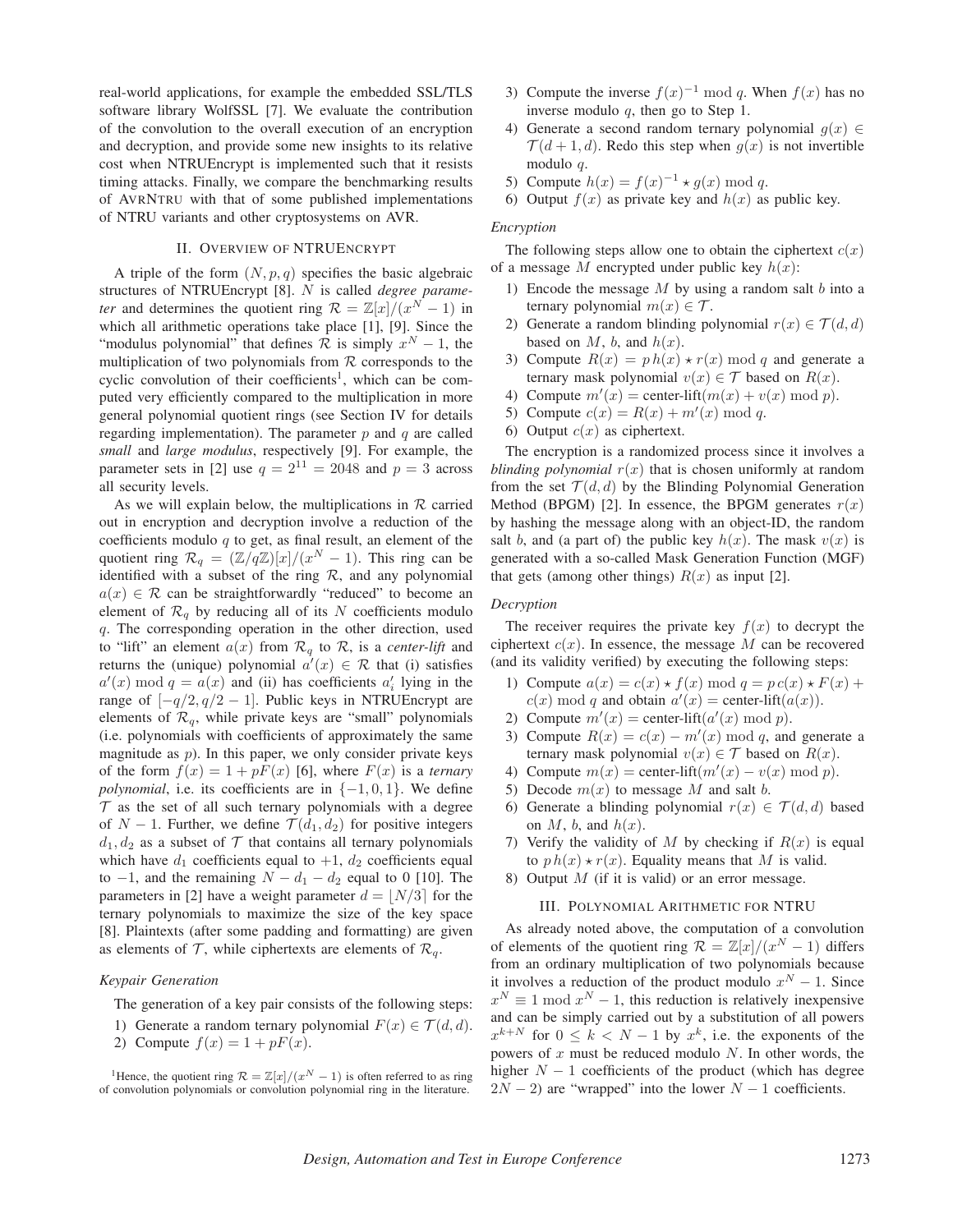To discuss the convolution  $w(x) = u(x) \star v(x)$  in general form, let  $u(x)$  and  $v(x)$  be elements of  $\mathcal{R} = \mathbb{Z}[x]/(x^N - 1)$ represented by polynomials of degree  $N - 1$ , i.e. they are given as  $u(x) = u_{N-1}x^{N-1} + \cdots + u_1x + u_0$  and  $v(x) =$  $v_{N-1}x^{N-1} + \cdots + v_1x + v_0$ . Then, the so-called convolution product  $w(x) = u(x) \star v(x) = u(x)v(x) \mod x^N - 1$  can be computed according to the following equation.

$$
w(x) = u(x)v(x) \text{ mod } x^N - 1 = \sum_{i=0}^{N-1} \sum_{j=0}^{N-1} u_i v_j x^{i+j} \text{ mod } x^N - 1
$$
  
= 
$$
\sum_{k=0}^{N-1} \left( \sum_{i+j=k} u_i v_j \right) x^k + \sum_{k=N}^{2N-2} \left( \sum_{i+j=k} u_i v_j \right) x^k \text{ mod } x^N - 1
$$
  
= 
$$
\sum_{k=0}^{N-1} \left( \sum_{i+j=k} u_i v_j \right) x^k + \sum_{k=0}^{N-2} \left( \sum_{i+j=k+N} u_i v_j \right) x^{k+N} \text{ mod } x^N - 1
$$
  
= 
$$
\sum_{k=0}^{N-1} \left( \sum_{i+j=k \text{ mod } N} u_i v_j \right) x^k = \sum_{k=0}^{N-1} w_k x^k.
$$
 (1)

Each coefficient  $w_k$  is the sum of the coefficient-products  $u_i v_j$  over all i and j between 0 and  $N-1$  satisfying the condition  $i + j \equiv k \mod N$ . The sum for  $w_k$  in Equation (1) can also be expressed in the following way

 $k = 0$   $\setminus i+j \equiv k \mod N$ 

$$
w_k = \sum_{i+j \equiv k \bmod N} u_i v_j
$$
  
= 
$$
\sum_{i=0}^{N-1} u_i v_{(k-i \bmod N)} = \sum_{j=0}^{N-1} u_{(k-j \bmod N)} v_j.
$$
 (2)

According to Equation (2), the computation of  $w_k$  consists of an addition of N coefficient-products of the form  $u_i v_j$ . As a consequence, an "ordinary" algorithm for convolution in the ring  $\mathcal{R} = \mathbb{Z}[x]/(x^N - 1)$  has complexity  $\mathcal{O}(N^2)$ , exactly as the conventional multiplication of two polynomials of degree  $N - 1$  using e.g. operand-scanning. Advanced multiplication techniques like Karatsuba's algorithm (which can be applied to the convolution as well [11], [12]) allow one to reduce the complexity down to  $\mathcal{O}(N^{\log_2 3})$ . The multiplication technique for sparse product-form polynomials we describe below has for sparse product-form polynomials we describe below has<br>a complexity of  $\mathcal{O}(N\sqrt{N}) = \mathcal{O}(N^{3/2})$  and is highly suitable for implementation on small microcontrollers.

The most costly arithmetic operation of NTRU encryption is clearly the computation of the convolution product of the form  $h(x) \star r(x)$  mod q, where the coefficients of  $h(x)$  are randomly distributed modulo q and  $r(x)$  is a ternary polynomial with a certain minimum number of non-0 coefficients (specified by weight parameter  $d<sub>r</sub>$ ). The decrypting party has to compute two convolutions, namely  $c(x) \star f(x) \mod q$  to obtain the message and, then,  $h(x) \star r(x) \mod q$  to ensure that the message was correctly recovered (i.e. the decrypted message is valid). As explained in the previous section, the ciphertext  $c(x)$  is an element of  $\mathcal{R}_q$  and  $f(x)$  has the special form  $f(x) = 1 + pF(x)$ , where  $F(x)$  is a ternary polynomial [6]. Thus, the convolutions performed in both the encryption and the decryption are multiplications of a polynomial with coefficients in the range of  $[0, q-1]$  by a ternary polynomial (both of a degree of up to  $N - 1$ ). The fact that one of the operands is a ternary polynomial means that the computation of the convolution product essentially boils down to additions and subtractions of coefficients modulo  $q$ . Hence, only two basic arithmetic instructions, namely add and sub, need to be executed, both of which usually have a latency of a single cycle, even on 8-bit microcontrollers. This is a big advantage of NTRU over lattice-based cryptosystems whose arithmetic portion mainly consists of the Number-Theoretic Transform (NTT), most notably Ring-LWE schemes. The computation of an NTT involves multiplications of coefficients, which, in turn, requires the execution of mul instructions. However, on most embedded platforms, the mul instruction takes several cycles and also consumes more power (and, therefore, more energy) than a single-cycle add or sub instruction.

#### IV. PRODUCT-FORM CONVOLUTION

The computation of the convolution  $h(x) \star r(x)$  amounts to  $d_rN$  additions (resp. subtractions) of coefficients bounded by q, whereby  $d_r$  is the number of non-0 coefficients of the ternary polynomial  $r(x)$ . To maximize efficiency, it seems tempting to make  $r(x)$  as sparse as possible. However, as we briefly stated in Section II, the number of non-0 coefficients of  $r(x)$  must not be below a certain limit (specified by the weight parameter  $d_r$ , see [2]) as otherwise the search space for  $r(x)$  can become too small to guarantee the desired level of security. Nonetheless, it is possible to significantly reduce the cost without compromising security by taking  $r(x)$  to be a *product of polynomials with few non-0 coefficients*, as was first proposed in [6]. This means  $r(x) = r_1(x)r_2(x)$ , where  $r_1(x)$  and  $r_2(x)$  are two ternary polynomials having  $d_1$  and  $d_2$  non-0 coefficients, respectively. Since the terms of  $r_1(x)$ and  $r_2(x)$  cross-multiply, the product  $r(x)$  can be assumed to have roughly  $d_1 d_2$  non-0 coefficients. In practice,  $r(x)$  will have a few coefficients outside the range  $\{-1, 0, 1\}$ , but this does not affect the implementation. It is important to notice that the computation of the product

$$
h(x) \star r(x) = (h(x) \star r_1(x)) \star r_2(x) \tag{3}
$$

takes  $(d_1 + d_2)N$  coefficient additions/subtractions, i.e. the overall computational complexity is proportional to the sum of  $d_1$  and  $d_2$  [6]. On the other hand, the search space for the pair of polynomials  $(r_1(x), r_2(x))$  is, in fact, proportional to the product of the  $r_1(x)$  search space and  $r_2(x)$  search space (see [6] for more detailed discussion). In summary, using the product  $r(x) = r_1(x)r_2(x)$  requires computation proportional to the sum  $d_1 + d_2$ , while giving security proportional to the product  $d_1d_2$ . A very similar optimization is possible for the ternary polynomial  $F(x)$  that is the main component of the private key  $f(x)=1+pF(x)$ . For example, one could take  $F(x)$  to have the form  $F(x) = f_1(x) \star f_2(x) + f_3(x)$  where  $f_1(x)$ ,  $f_2(x)$ , and  $f_3(x)$  are sparse polynomials [6]. In this case, the private key  $f(x)$  becomes

$$
f(x) = 1 + p(f_1(x) \star f_2(x) + f_3(x)).
$$
 (4)

Thanks to the sparsity of  $f_1$ ,  $f_2$ , and  $f_3$ , the convolution of  $c(x)$  by  $f(x)$  can be optimized to achieve high speed in software, even on small microcontrollers. Furthermore, when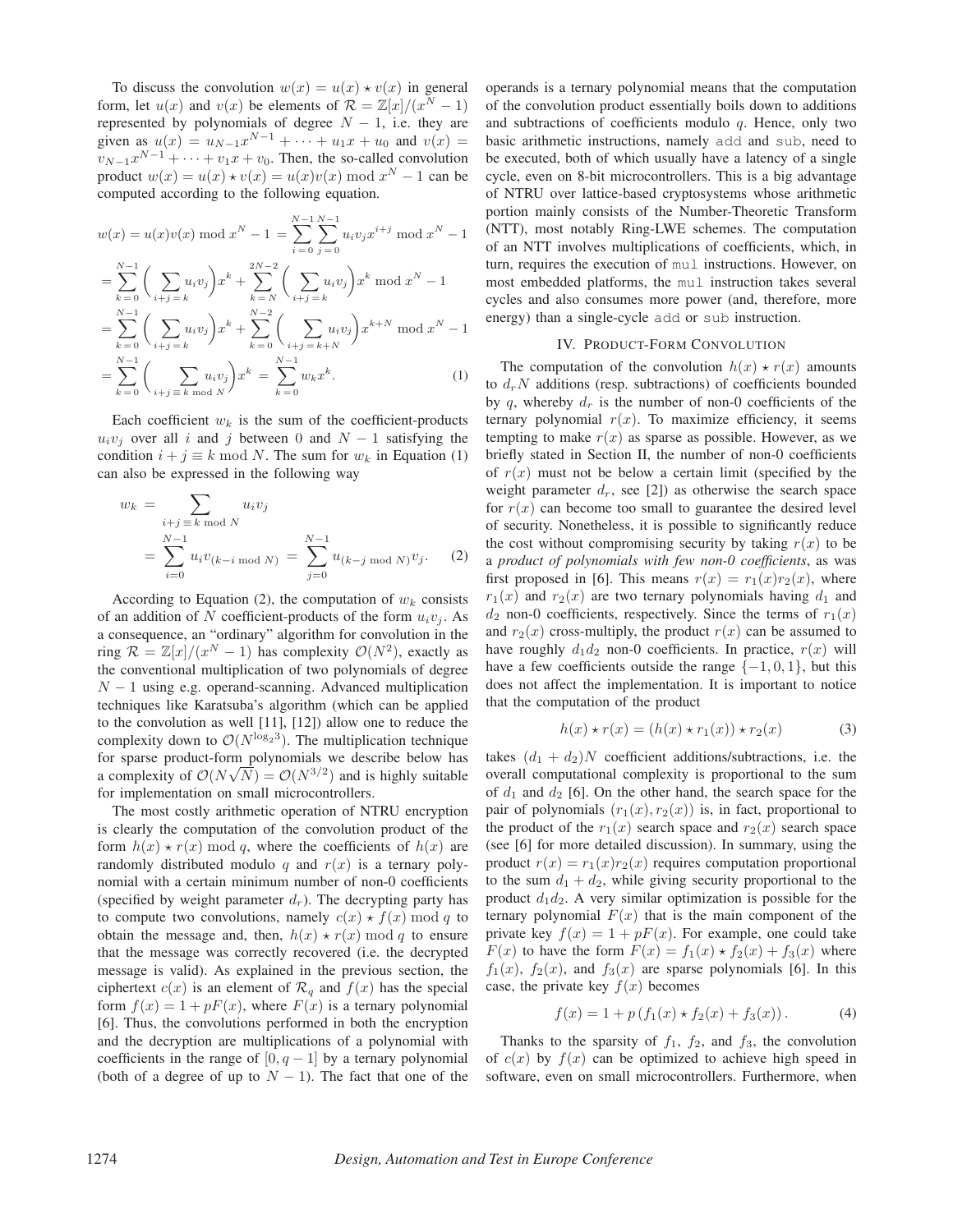the target platform does not have a data cache (which is the case for virtually all 8 and 16-bit microcontrollers, and also for numerous 32-bit models, e.g. ARM Cortex-M series), it is possible to implement the product-form convolution to have *constant execution time*, i.e. the execution time only depends on the number of the non-0 coefficients of  $f(x)$ , but not on their value (i.e. whether they are  $-1$  or  $+1$ ). Our software implementation represents the ciphertext-polynomial  $c(x)$  as an array of words of type uint16\_t, similar to [13]. On the other hand, the ternary polynomials  $f_1$ ,  $f_2$ , and  $f_3$  are not stored in the form N-element arrays, but represented as arrays that contain the indices of the non-0 elements. This representation of  $f_i$  has two benefits, namely (i) it is easy to load the corresponding coefficients of  $c(x)$  by simply adding the index to the start address of the array in which  $c(x)$  is stored, and (ii) the polynomial  $f_i$  does not need much space in RAM since only non-0 coefficients are considered.

The convolution of  $c(x)$  by the product-form polynomial  $f(x)$  can be carried out by three "sub-convolutions," i.e. we first compute  $t_1(x) = c(x) \star f_1(x)$ , thereafter we compute  $t_2(x) = \hat{t}_1(x) \star \hat{f}_1(x)$ , and finally  $t_3(x) = c(x) \star \hat{f}_3(x)$ . This means a product-form convolution actually consists of three sparse-ternary-polynomial convolutions, which dominate the overall execution time. When using a standard multiplication technique then the sparse nature of  $f_i(x)$  causes most of the partial products to be 0. So rather than employing a standard polynomial multiplication algorithm that wastes a lot of time by computing 0-terms, we scan  $f_i(x)$  for non-0 coefficients and calculate only those few partial-product terms which are non-0. Any non-0 coefficient of  $f_i(x)$  will appear in a total of N partial-product terms.

To aid the explanation of our multiplication method, let us use the notation from the start of Section III, which means  $u(x)$  is a polynomial of degree N with coefficients from the range [0, q – 1], but  $v(x)$  is now a ternary polynomial with  $m \approx \sqrt{2N/3}$  non-0 coefficients, half of which are +1 and the other half  $-1$ . We store the N coefficients of  $u(x)$  in the array u and the indices j of the non-0 coefficients of  $v(x)$  in array v. To obtain  $w(x) = u(x)v(x) \bmod x^N - 1$ , we have to calculate for each coefficient  $w_k$  of  $w(x)$  the sum of all the coefficient products of the form  $u_i v_j$  for which  $i + j$  is congruent to  $k \mod N$  (see Equation (2)). Taking the leastsignificant coefficient  $w_0$  (i.e.  $k = 0$ ) as example, we sum up the coefficients  $u_{-j \mod N}$  for every index j for which  $v_j$  is +1 (or subtract  $u_{-j \mod N}$  for every index j for which  $v_j$  is −1). Our implementation includes a simple pre-computation step that calculates for each index  $j$  in array  $\vee$  the address of coefficient  $u[N-j]$  and stores it in a temporary array on the stack. However, when array v contains index  $j = 0$ , we store the address of  $u[0]$  and not the address of  $u[N]$ . We can re-use this temporary array for the computation of the next result-coefficient  $w_1$  since, when  $k = 1$ , the coefficients  $u_{1-j \mod N}$  have to be summed up. The addresses of these coefficients are computed by adding 2 to each element of the temporary array. However, care needs to be taken when one of the addresses in the temporary array reaches the address of  $u[N]$ ; if this happens then 2N must be subtracted from the address, i.e. the address of  $u[N]$  has to be corrected to the address of  $\mathrm{u}[0]$ .

After completion of the "pre-computation" phase with the address calculations described above, the actual computation of the sparse-polynomial convolution is relatively simple. In short, the convolution product  $w(x)$  is obtained via a nested loop that consists of an outer loop and two inner loops. The outer loop is iterated  $N$  times and produces in each iteration one coefficient  $w_k$  of the result  $w(x)$ , starting with the leastsignificant coefficient  $w_0$ . Each of the inner loops is iterated exactly  $m/2$  times, whereby the first inner loop performs additions of coefficients, and the second inner loop executes coefficient-subtractions. Our optimized AVR implementation of the first inner loop comprises four operations. At first, an element of the temporary array (which contains addresses of elements of array u) is loaded from RAM and placed in pointer register X. Then, the coefficient of  $u(x)$  that resides at the address in X is loaded and added to a coefficient sum held in two registers. Third, the address in X is incremented by 2 (which can be done at no additional cost by using the auto-increment addressing mode) so as to prepare it for the next iteration of the outer loop. Finally, the updated address is written back to the temporary array. The second inner loop performs the same steps, except that the loaded coefficient is *subtracted* from the coefficient sum. In total, Nm additions or subtractions of coefficients are carried out.

An important detail not explained above is the correction of the address computed in the third step of each iteration of the inner loop. Since each inner loop is iterated  $N$  times in total, it is inevitable that, after a certain number of outerloop iterations, the incremented address in X will exceed the boundary of array u, which means it points to  $u[N]$ . If this happens,  $2N$  must be subtracted from  $X$  (so that  $X$  contains the address of  $u[0]$  instead of  $u[N]$ ) before X is written back to the temporary array. This address correction has to be performed in constant time (i.e. must not execute conditional statements) to guarantee the software is able to resist timing attacks. Unfortunately, a constant-time implementation of the address correction is relatively costly as it takes 13 cycles on an AVR microcontroller, which has a significant impact on the overall execution time since it needs to be performed in each iteration of the inner loop. For comparison, the actual coefficient addition or subtraction, including all required load and store instructions, takes only 10 clock cycles. We tackle this problem by adopting the so-called *hybrid* multiplication technique of Gura et al from CHES 2004 [5], which means we take advantage of AVR's (relatively) large register space to reduce the number of address corrections.

Applying Gura et al's hybrid method means that, instead of computing one single coefficient  $w_i$  of  $w(x)$  per iteration of the outer loop and adding (resp. subtracting) only a single coefficient in each iteration of the inner loop(s), we process eight coefficients in each iteration. This implies we have to keep eight coefficient sums in registers, which is no problem since AVR provides 32 general-purpose registers. Thus, the address correction in the inner loop(s) has to be carried out only after addition or subtraction of eight coefficients, which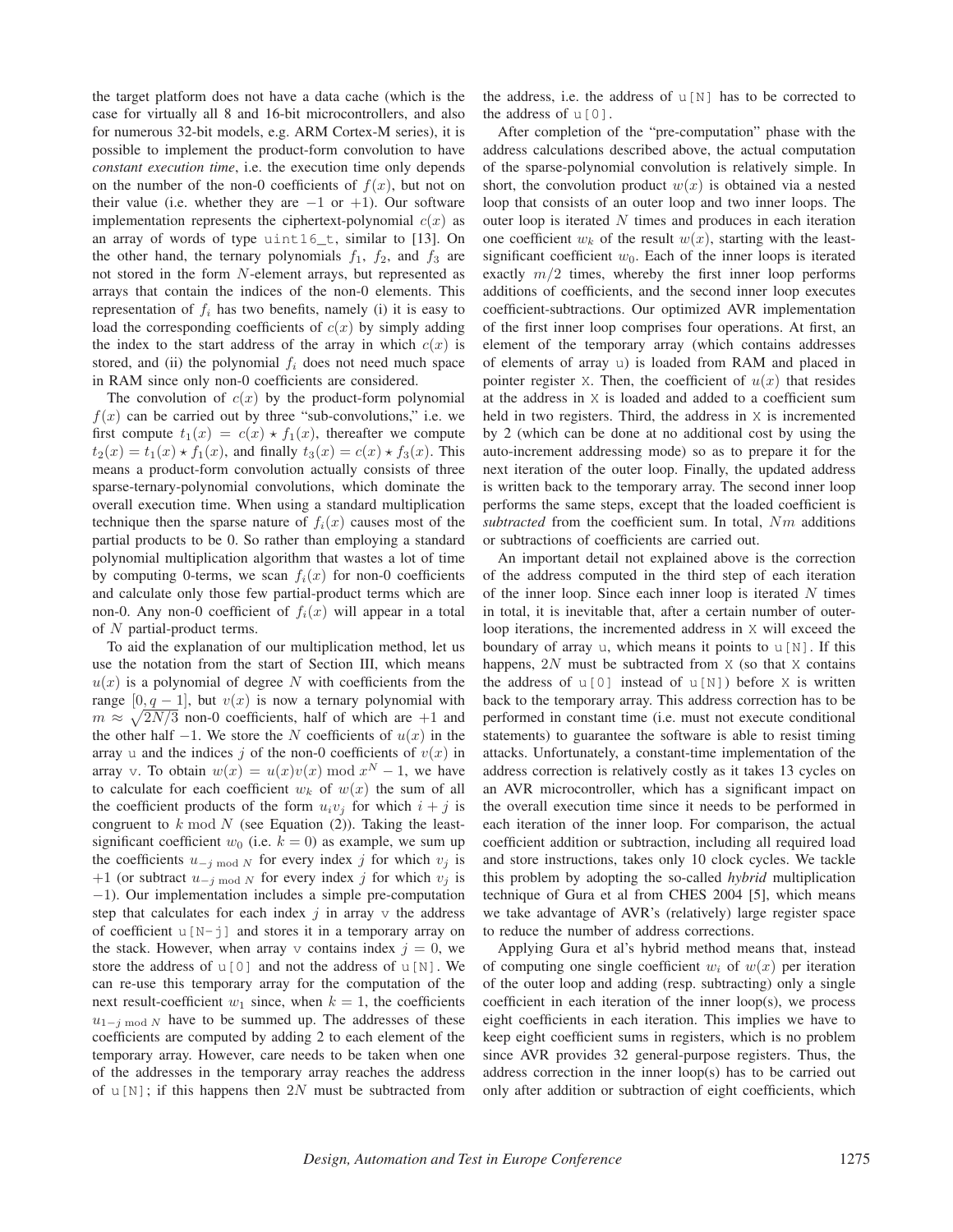```
1 #define INTMASK(x) (~((x) - 1))
2
  3 void mul_tern_sparse(uint16_t *w, const uint16_t *u, const
        uint16_t *v, int vlen, int N)
4 {
    5 int index[vlen], i, j, k;
    6 register uint16_t w0, w1, w2, w3, w4, w5, w6, w7;
7
     for (i = 0; i < vlen; i ++)
       index[i] = INTMASK(v[i] != 0) & (N - v[i]);10
     for (i = 0; i < N; i += 8) {
12 w0 = w[i]; w1 = w[i+1]; w2 = w[i+2]; w3 = w[i+3];<br>
w4 = w[i+4]; w5 = w[i+5]; w6 = w[i+6]; w7 = w[i+7];
       for (j = 0; j < vlen/2; j ++) {
          k = index[j];16 w0 += u[k ]; w1 += u[k+1]; w2 += u[k+2]; w3 += u[k+3];<br>
w4 += u[k+4]; w5 += u[k+5]; w6 += u[k+6]; w7 += u[k+7];
         index[j] = k + 8 - (INTMASK(k + 8 >= N) & N);19 }
       for (j = vlen/2; j < vlen; j ++) {
          k =index[j];
w0 = u[k]; w1 = u[k+1]; w2 = u[k+2]; w3 = u[k+3];<br>
w4 = u[k+4]; w5 = u[k+5]; w6 = u[k+6]; w7 = u[k+7];
         index[j] = k + 8 - (INTMASK(k + 8 >= N) & N);25 }
       \overline{y} wind \overline{y} = w0; w[i+1] = w1; w[i+2] = w2; w[i+3] = w3;
       W[i+4] = W4; W[i+5] = W5; W[i+6] = W6; W[i+7] = W7;
28 }
29 }
```
Listing 1. Simple C Code for Sparse-Ternary-Polynomial Convolution.

reduces the overall execution time significantly. However, to avoid that the address in X exceeds the bound of array u, we define this array to contain  $N + 7$  elements, and initialize  $u[N]$  with  $u[0], u[N+1]$  with  $u[1],$  and so on. Only the combination of the constant-time address correction with the hybrid multiplication technique makes it possible to obtain an implementation that is both fast *and* resistant against timing attacks. Furthermore, our constant-time hybrid convolution technique for sparse ternary polynomials is also quite simple and can be implemented with just 30 lines of ISO C code as shown in Listing 1.

#### V. RESULTS AND COMPARISON

We integrated the product-form convolution described in the last section into AVRNTRU, an optimized implementation of NRTEUEncrypt for the 8-bit AVR platform. AVRNTRU is compliant with version 3.1 of the EESS #1 specification and supports product-form parameter sets like ees443ep1 and ees743ep1 [2]. We aimed to achieve high speed, resistance against timing attacks, and high scalability, i.e. the ability to switch the parameter set "on the fly" without recompilation of the source code. AVRNTRU was written in ISO C99 and includes hand-optimized assembly code for functions that are either performance-critical or could potentially leak sensitive information in a timing attack. In particular, the product-form convolution, helper functions for e.g. data-type conversions or encoding/decoding of data, and the compression function of SHA256, use optimized assembly code. The hash function SHA256 is an essential part of the BPGM and MGF (see Section II), both of which have a significant impact on the overall performance of NTRUEncrypt. Our implementation of SHA256 adopts very similar optimizations as the SHA512 software for AVR introduced in [14]. The specific device we used to test (resp. benchmark) AVRNTRU is an ATmega1281 microcontroller, which features 8 kB RAM and 128 kB flash

TABLE I EXECUTION TIME (IN CLOCK CYCLES) OF AVRNTRU.

| Operation  | ees443ep1 |           | ees743ep1 |           |  |
|------------|-----------|-----------|-----------|-----------|--|
|            |           | ASM       |           | ASM       |  |
| Ring-Mul   | 262,916   | 192,577   | 695,676   | 519,746   |  |
| Encryption | 3,476,073 | 847,973   | 5,554,461 | 1,550,538 |  |
| Decryption | 3,756,058 | 1,051,871 | 6.272.385 | 2,080,078 |  |

TABLE II RAM FOOTPRINT AND CODE SIZE (BOTH IN BYTES) OF AVRNTRU.

| Operation | ees443ep1  |        |            | ees743ep1   |       |        |       |       |
|-----------|------------|--------|------------|-------------|-------|--------|-------|-------|
|           |            |        | ASM        |             |       |        | ASM   |       |
|           | <b>RAM</b> | Size   | <b>RAM</b> | <b>Size</b> | RAM   | Size:  | RAM   | Size  |
| Encrypt.  | 3.004      | 7.856  | 2.989      | 6,652       | 4.853 | 7,856  | 4.879 | 6.652 |
| Decrypt.  | 3.935      | 8.596  | 3.934      | 7.460       | 6.407 | 8.596  | 6.427 | 7.460 |
| Enc.+Dec. | 3.935      | 10.268 | 3.934      | 8.940       | 6.407 | 10.268 | 6.427 | 8.940 |

memory. We compiled our source code with avr-gcc version 5.4.0 under optimization level O2. The compilation produces constant-time executables that take a fixed number of cycles for different inputs (but same parameter set), which confirms that AVRNTRU can withstand timing attacks.

Table I specifies the execution time of AVRNTRU for the parameter sets eess443ep1 and eess743ep1, which are aimed at 128 and 256 bits of security, respectively. The table also lists the time for a ring-multiplication (i.e. convolution) alone, which is 192.6 k cycles for the NTRU ring of degree  $N = 443$ . This is, to our knowledge, the fastest convolution time on AVR ever reported in the literature and also marks a new speed record for the arithmetic part of a lattice-based cryptosystem on an 8-bit microcontroller. We made various experiments with other techniques for ring-multiplication, in particular combinations between multi-level Karatsuba and the hybrid multiplication approach from [5]. The fastest was a variant with four levels of Karatsuba and a hybrid method that processes two coefficients at a time. However, according to our evaluation, this Karatsuba-based multiplication has an execution time of 1.1 M cycles for  $N = 443$ , which means our product-form convolution almost six times faster. A full encryption takes roughly 848 k clock cycles when using the ees443ep1 parameters; the decryption is 24% slower since it involves a second convolution. The proposed product-form convolution makes the arithmetic part of NTRUEncrypt so fast that the overall execution time is now dominated by the auxiliary functions, most notably MGF and BPGF.

Table II gives the memory (i.e. stack) usage and code size of AVRNTRU. When using the ees443ep1 parameters, the assembly-accelerated implementation needs 3.9 kB RAM and occupies 8.9 kB flash memory. The peak RAM consumption in encryption happens during the convolution because three arrays have to be kept in RAM, each consisting of  $2N$  bytes (i.e. 2658 bytes in total). Decryption takes more RAM since  $R(x)$  (obtained in step 3) has to be temporarily stored on the stack before performing the second convolution (step 7). Due to the fact that encryption and decryption can share various functions, the overall code size of encryption plus decryption is just slightly larger than encryption or decryption alone.